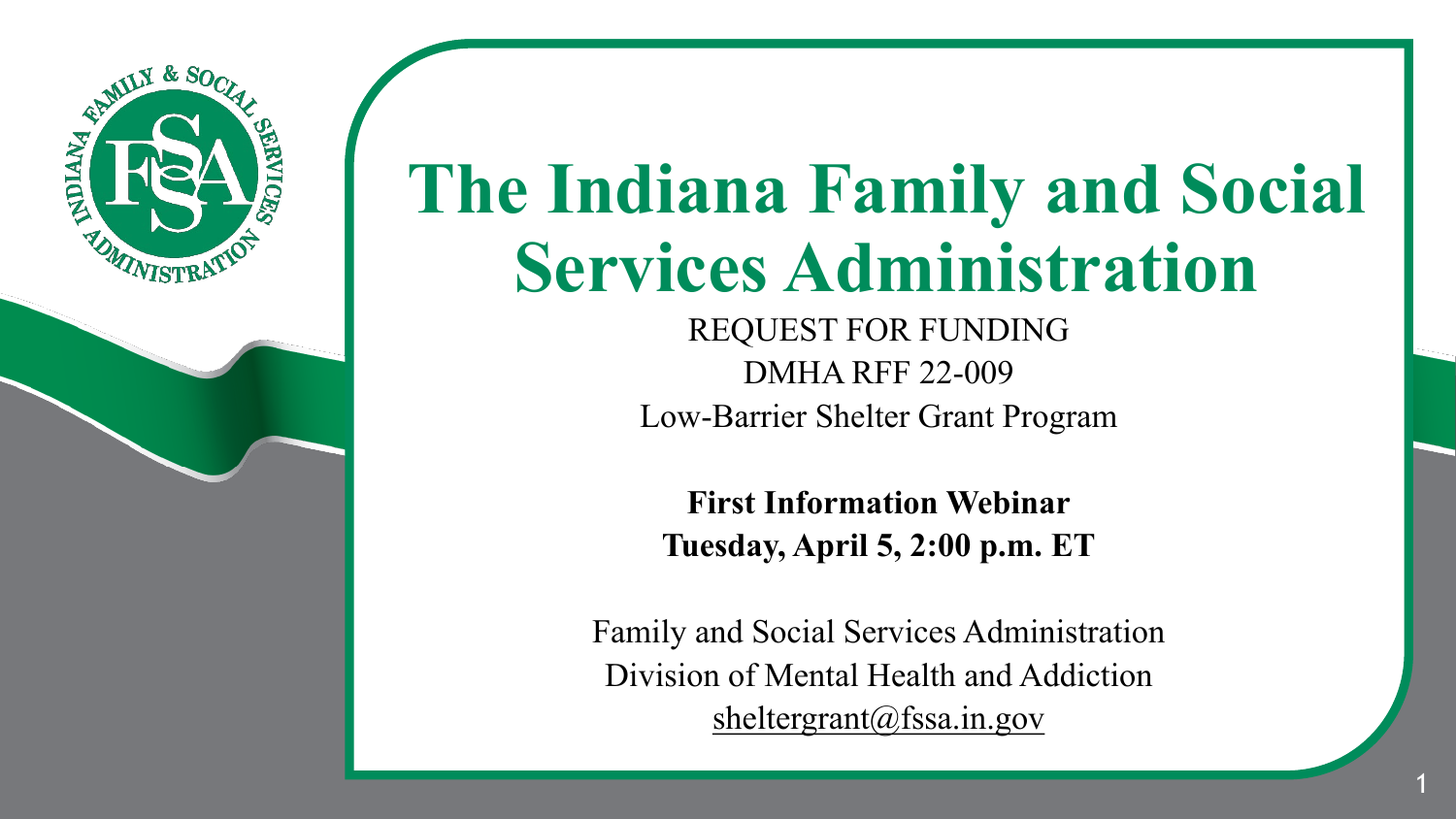

### **General Information**

- All information supplied in this webinar can be located in the RFF.
- This webinar is not intended to be a comprehensive summary of the Request for Funding (RFF). Applicants must read DMHA RFF 22-009 for details.
- This webinar PowerPoint will be posted on DMHA's grant website.
- Each slide has a reference to applicable RFF sections.
- Please hold questions until the end of the webinar.
	- *Any verbal response is not considered binding; respondents are encouraged to submit any question formally in writing if it affects the proposal that will be submitted to the State.*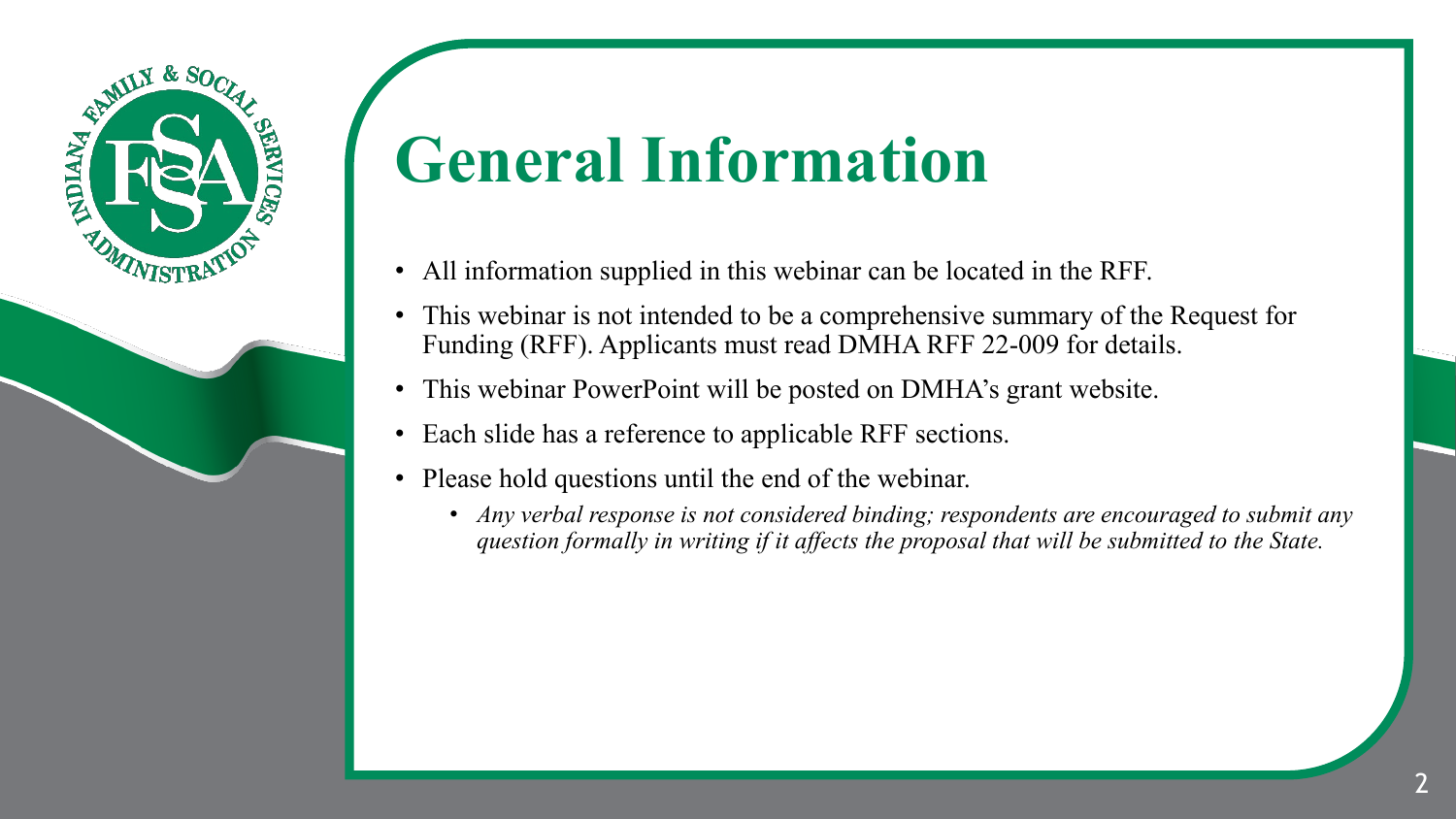

# **Agenda**

- DMHA Grant Overview
- Grant Proposal Components
- Grant Proposal Support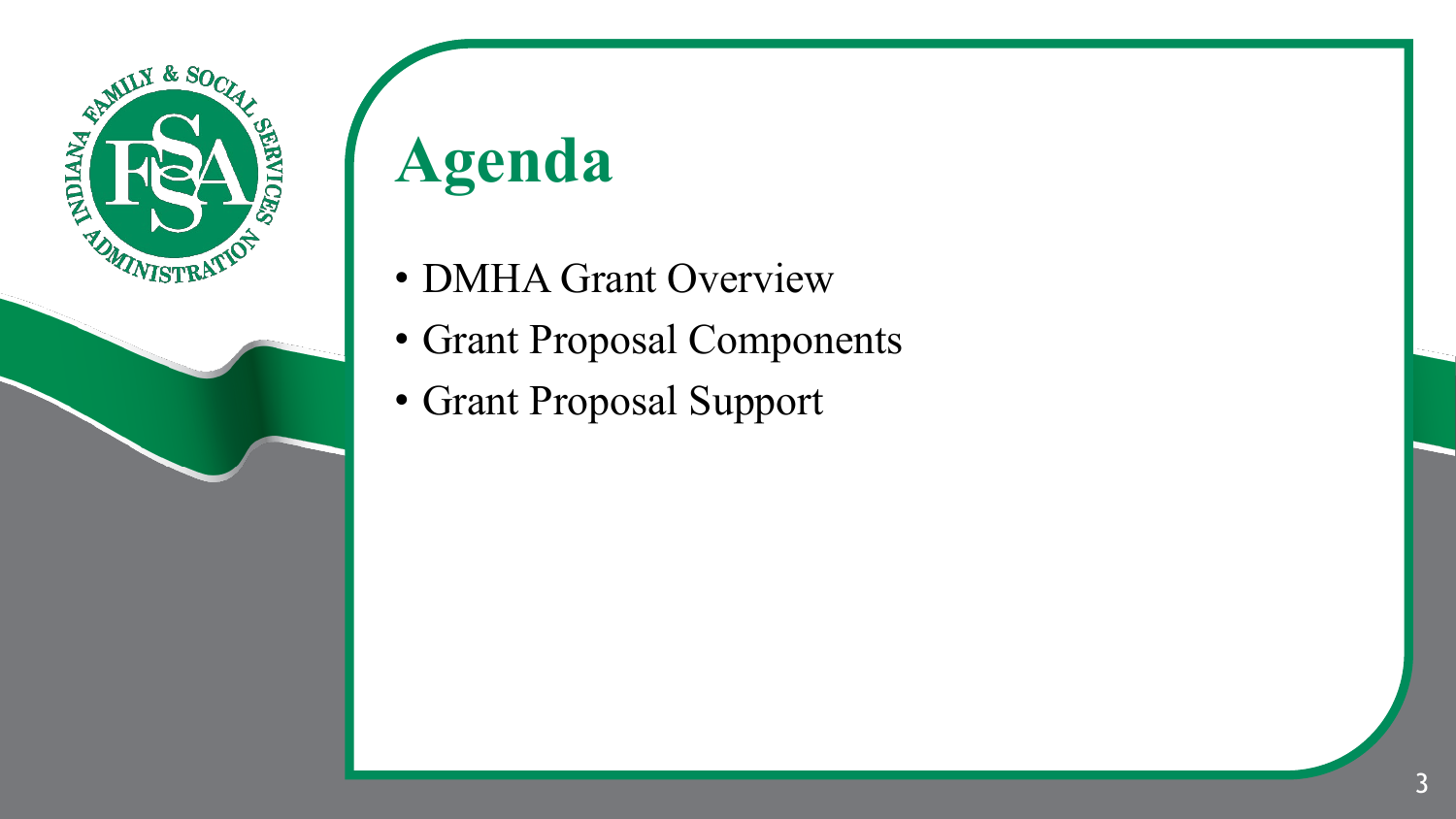

### **DMHA Grant Overview**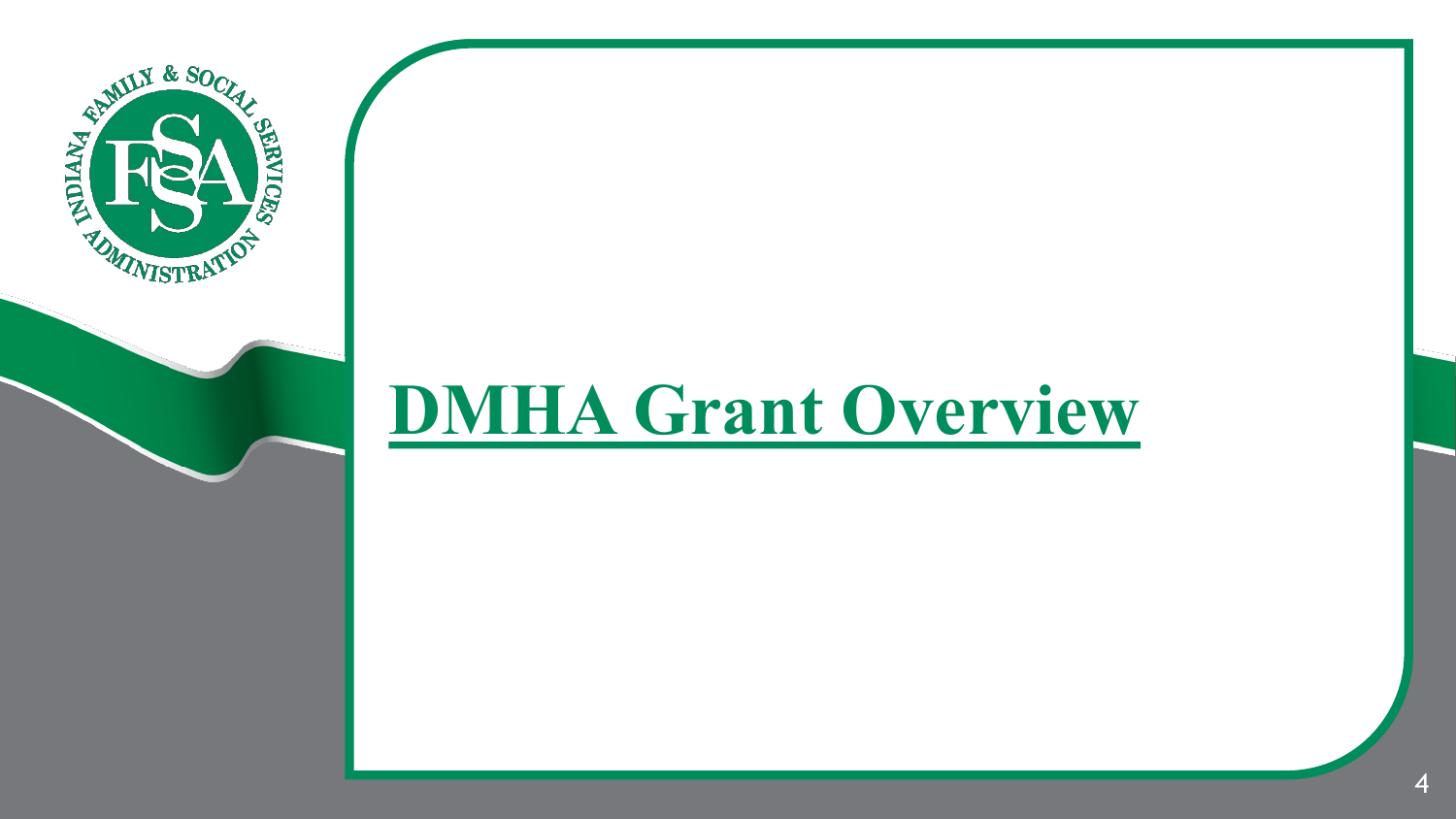

# **Background**

- House Enrolled Act (HEA) 1001 of the 2021 legislative session appropriated federal coronavirus relief funds from the American Rescue Plan Act (ARPA) to the Indiana Family and Social Services Administration (FSSA), in consultation with the Indiana Department of Health (IDOH), to address mental health needs across the state.
- As part of the Coronavirus response legislation, the Division of Mental Health and Addiction (DMHA) is making available a one-time federal funding opportunity to develop and support low-barrier shelter services for the unhoused in Indiana.
- This Grant Program, the Low-Barrier Shelter Grant Program, aims to provide funding to individual entities and/or county/community coalitions that will partner with local municipalities to establish and operate low-barrier shelter services in Indiana.
- See RFF Section I.A for more details.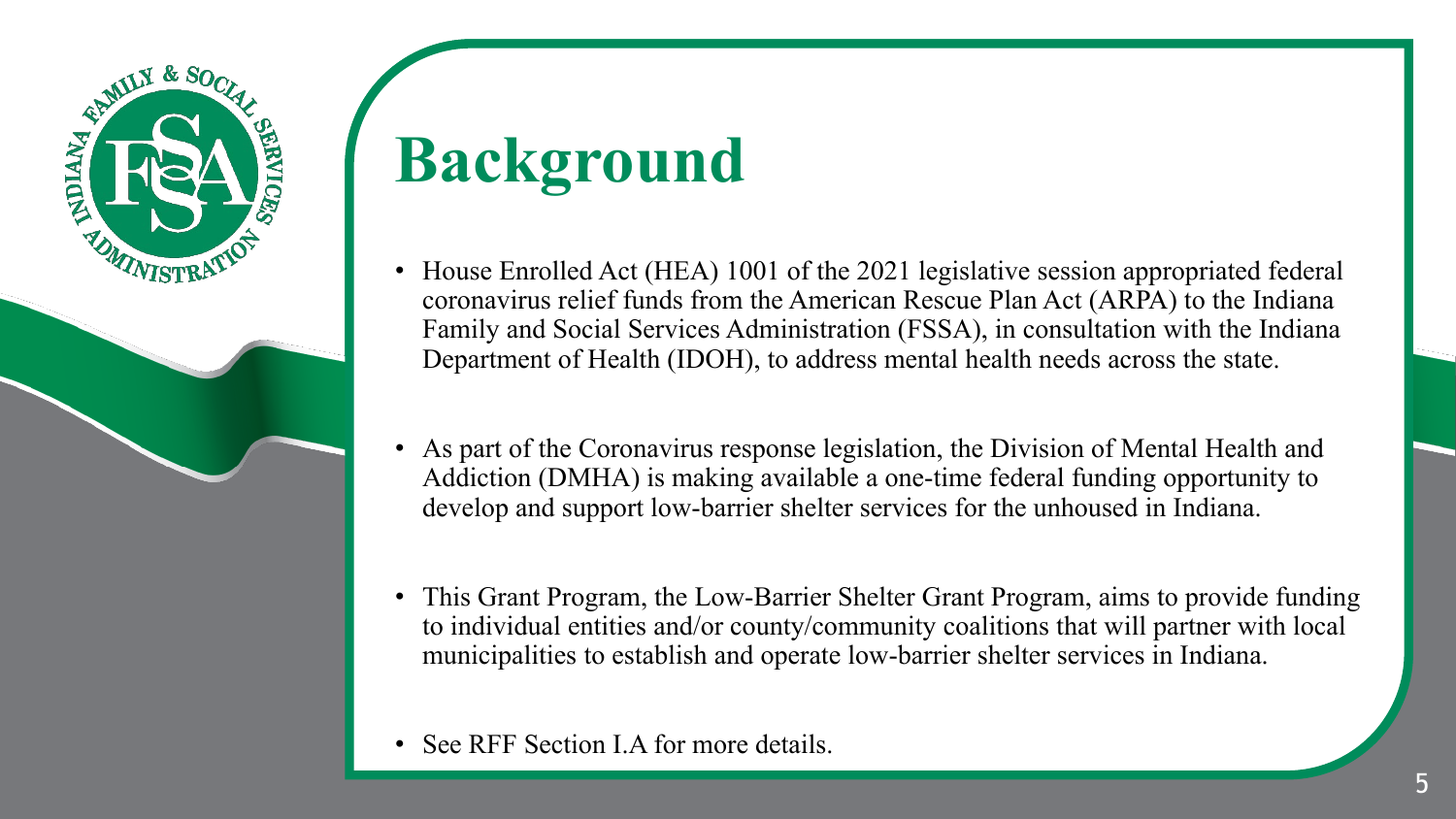

# **RFF Objectives**

The Priorities of this RFF are to increase quality, integration, and access to shelter services that provide mental health and substance use disorder treatment and recovery programs for unhoused Hoosiers.

- A Respondent can meet the Objectives of this RFF by developing, establishing or supporting the services of a low-barrier shelter.
- The low-barrier shelter model, a model inspired by the Safe Haven program, centers on supporting individuals affected by chronic homelessness by providing supportive housing that relies on harm reduction practices and serves individuals affected by mental illness and/or substance use disorders.
- The State encourages proposals to be submitted in alignment with the low-barrier shelter model, however respondents can also propose alignment with other shelter models provided that adequate explanation and alignment with DMHA priorities is demonstrated.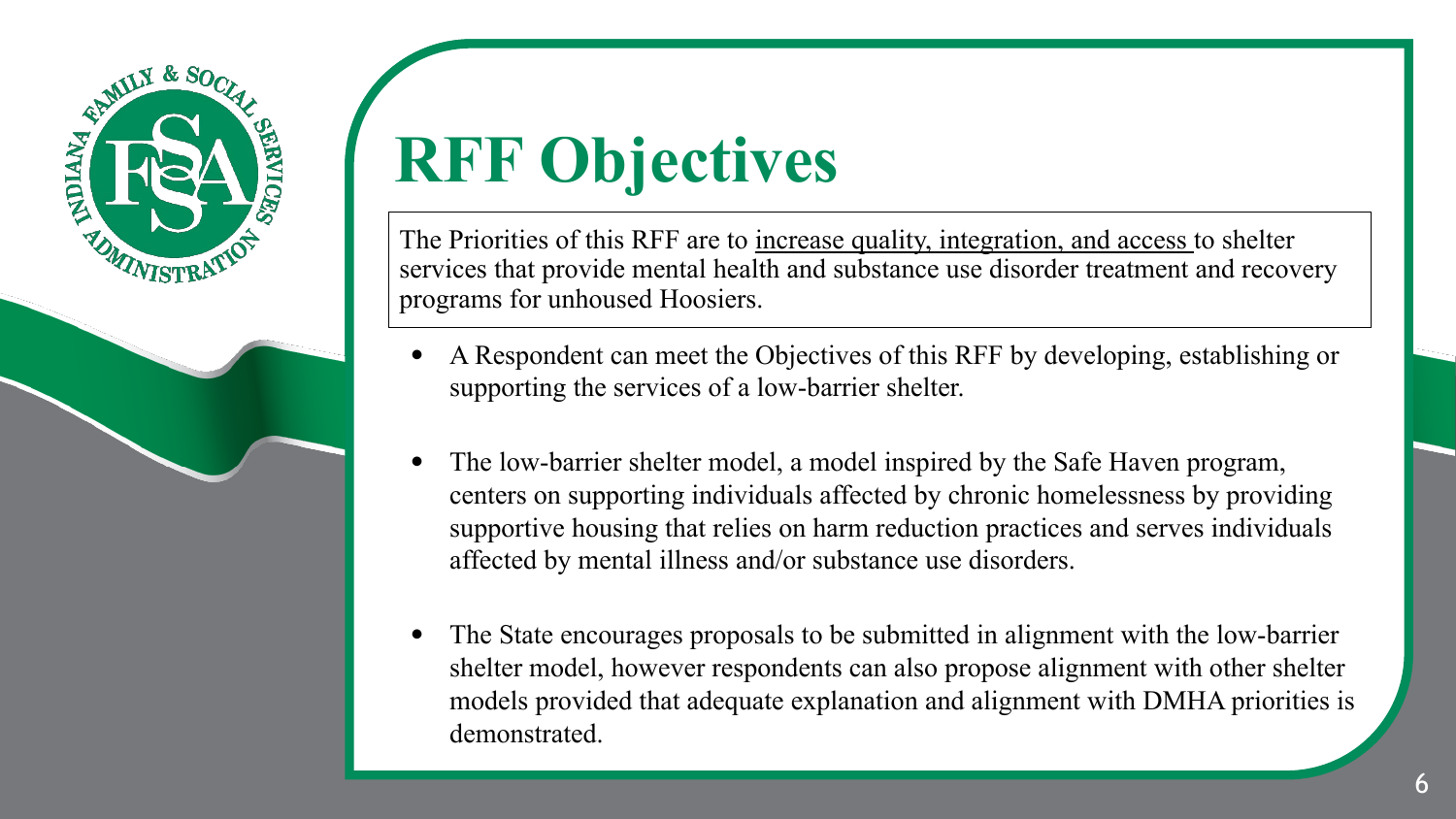

### **Low-Barrier Shelter Model**

- The low-barrier shelter model is fundamentally based upon the acceptance that not all mental illness and/or substance use issues can be cured, however individuals can work toward harm reduction in order to improve functioning.
- Sobriety is not required for admission or continued stay and programs do not demand treatment participation, although services are available. This principle extends to the duration of resident stays, where individuals are offered long-standing, non-temporary housing for up to 6 months.
- All proposals must contemplate completion of services to residents and ultimate transition to permanent housing or therapeutic placement within 180 days from the date of admission.
- See RFF Section I.A for more details.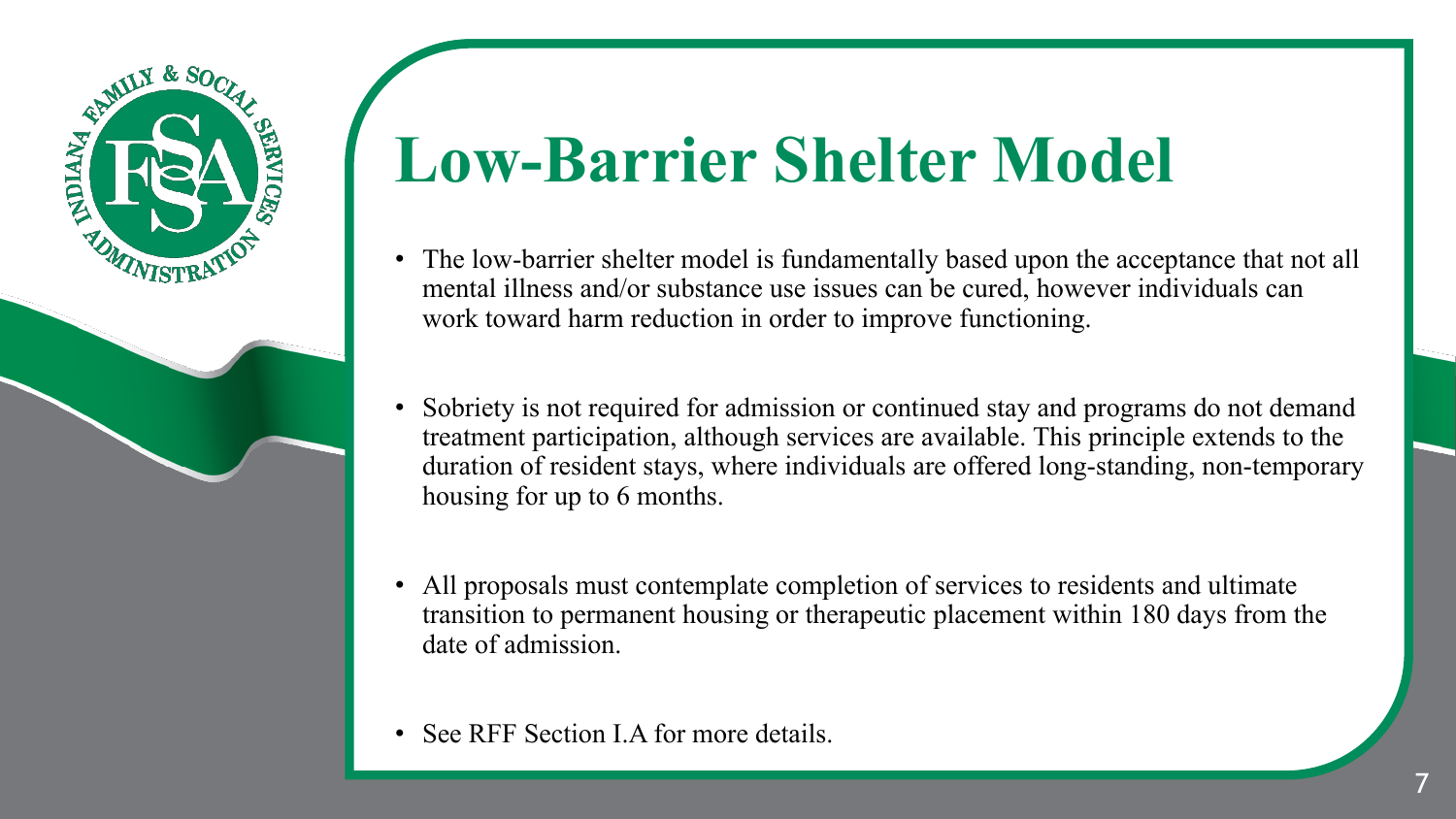



- Applicants should address how funding shall be utilized in the development or support of at least one of the following service areas in their proposals. Applicants are not limited to the following six (6) service areas and may also suggest alternative areas, provided adequate explanation is given:
	- Single Site Construction
	- Residential Services
	- Case Management
	- Onsite Therapeutic and Rehabilitative Services
	- Staffing
	- Staff Development
- Proposals will be evaluated with the following considerations:
	- Long-term sustainability
	- Connection to DMHA mission
	- Alignment with low-barrier shelter service model
	- Connection to research-supported interventions and use of best practices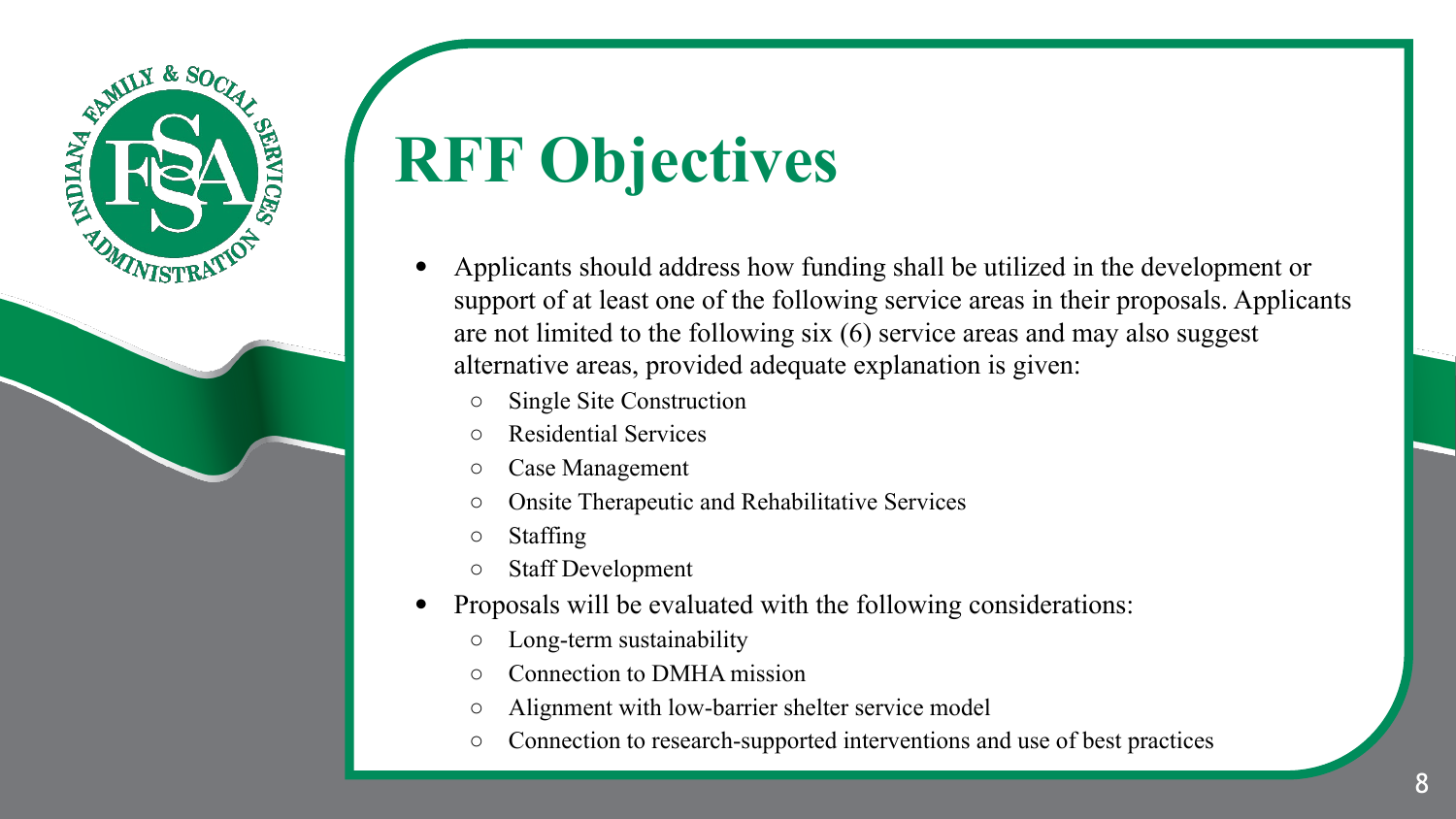

## **Priority Points**

• Applicants who are currently enrolled in or have completed the Indiana Supportive Housing Institute through IHCDA are eligible for Priority Points in the State's evaluation of proposals.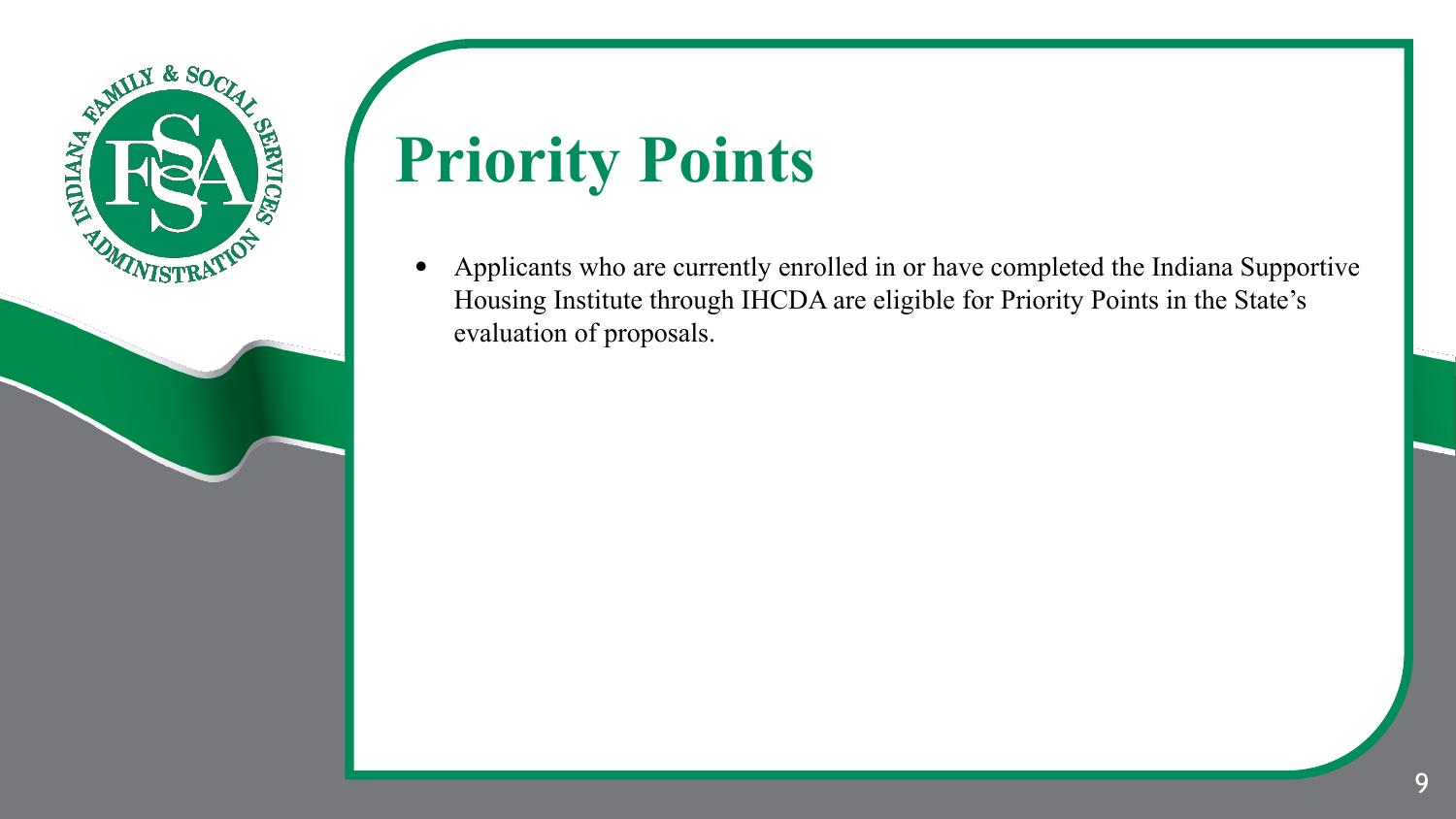



Applicant must be one of the following types of entities AND must currently provide and/or have experience in the provision of services for the unhoused:

1 501(c)(3) as defined by United States Internal Revenue Code

**OR**

Unit of local government

2

The State is seeking two types of applicants for this RFF:

- **1. Individual entities**
- **2. County/community coalitions**
- Coalitions must be in geographic proximity to one another and include one or more eligible entity acting as the prime grantee and fiscal agent for the coalition
- Non-eligible entities may apply as part of the coalition as sub-grantees

See RFF Section II.B for more details.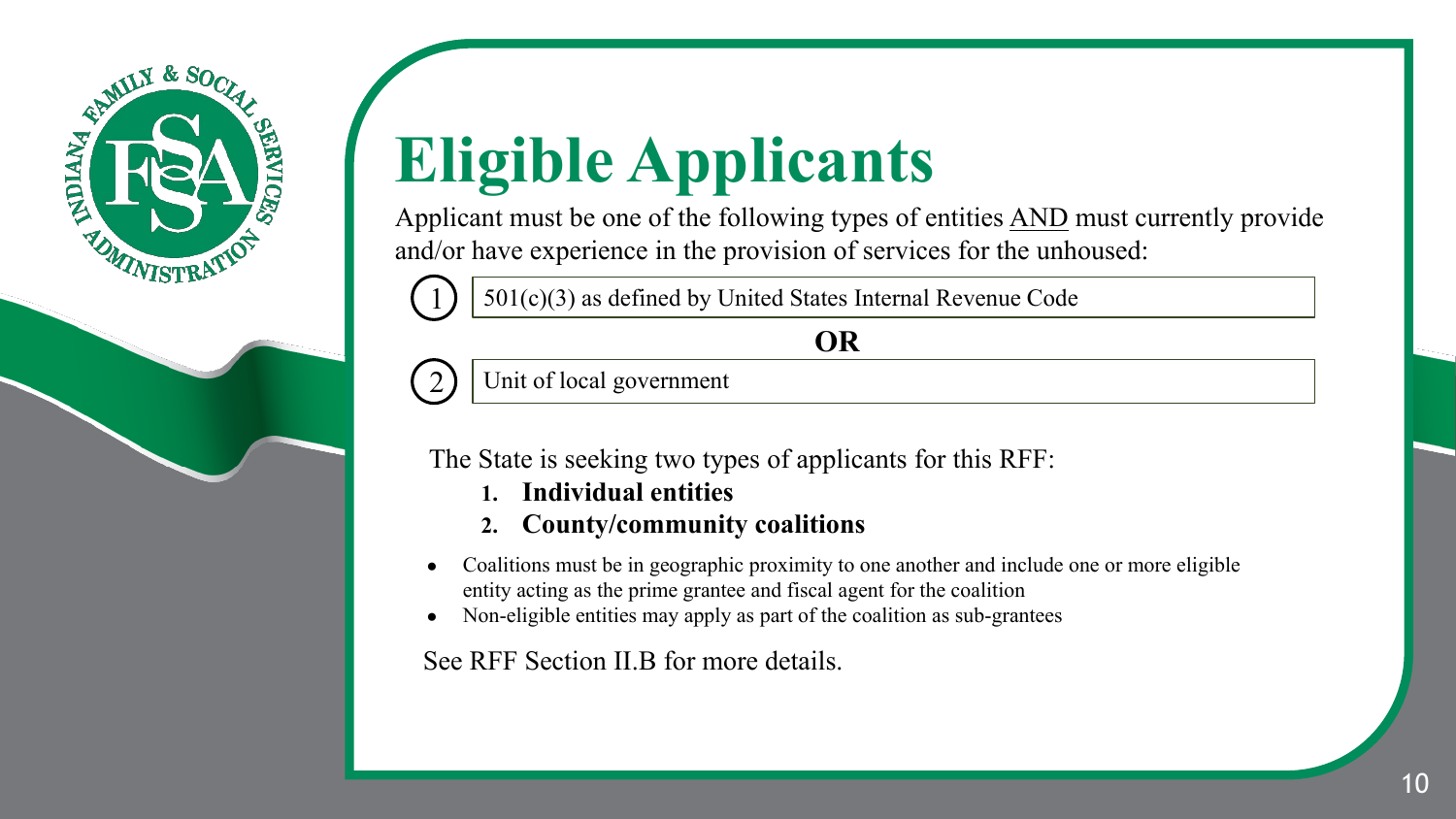

# **Applicant Information**

- The target date to begin grants is July 1, 2022 and funds are to be used through December 31, 2024.
	- Grant proposals should contemplate how funds would be used by the end of the contemplated timeframe, with KPI tracking continuing for a period thereafter.
- Applicants must be prepared to track and show how State objectives, including but not limited to the RFF Objectives, were met as a result of the funding received.
- See RFF Section II.A and II.E for more details.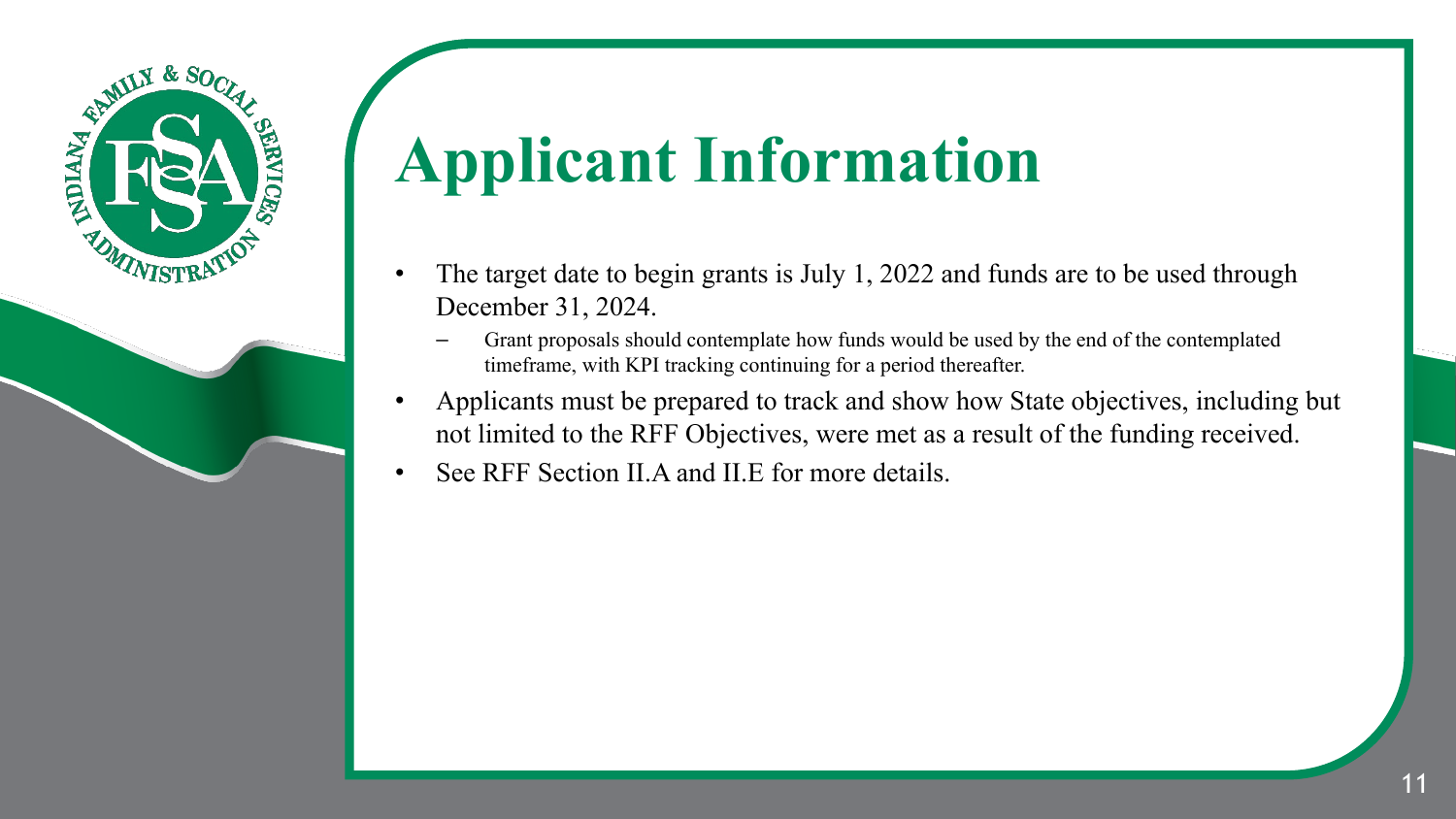

### **Grant Payments**

- Funds from the grant will be provided as a combination of reimbursements and upfront payment for approved grant budget items as allowed by Indiana Code 12-8-  $10-7.$ 
	- If the awarded grant amount is  $$50,000$  or more, applicants can receive up to 1/6 (16.67%) of their total grant amount as an upfront payment.
	- If the grant is under \$50,000, applicants can receive up to  $1/2$  (50%) of their total grant amount as an upfront payment.
	- The remainder of the grant will be provided through reimbursements by the State.
- If the applicant is an individual entity, grant payments will be disbursed directly to the entity. If the applicant is a coalition, grant payments will be disbursed to the prime grantee for distribution to the sub-grantees.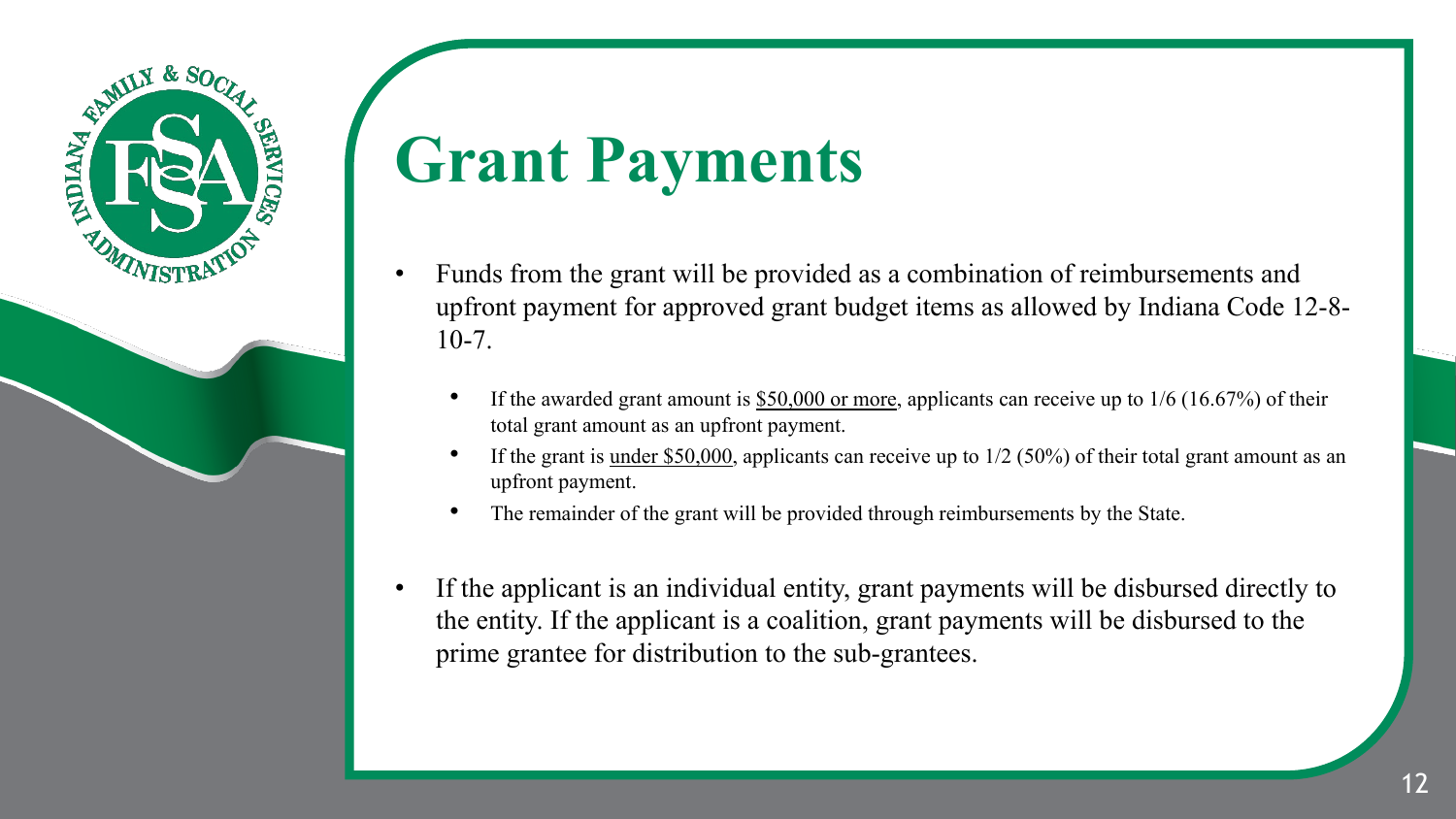# **Key Performance Indicators**

- Grantees will be required to measure performance in accordance with set Key Performance Indicators (KPIs) for their project for the duration of the grant period.
	- KPIs should be outcomes-driven metrics and measure success/progress beyond output metrics (*i.e.*, beyond "number served" metrics).
- Applicants will stipulate how they will measure and monitor outcomes specific to their proposal to ensure the Objectives are being met on behalf of the unhoused who will benefit from this funding.
- Examples of acceptable KPIs include:
	- *Progress on the construction or remodeling/renovation of a building to serve as a shelter;*
	- − *Amount, type and impact of training obtained;*
	- − *Number of individuals served through the project;*
	- *Percentage of shelter currently in occupation (%);*
	- *Rate of permanent housing exits (%);*
	- − *Average length of stay.*

REMILY & SOC

**NDIANA**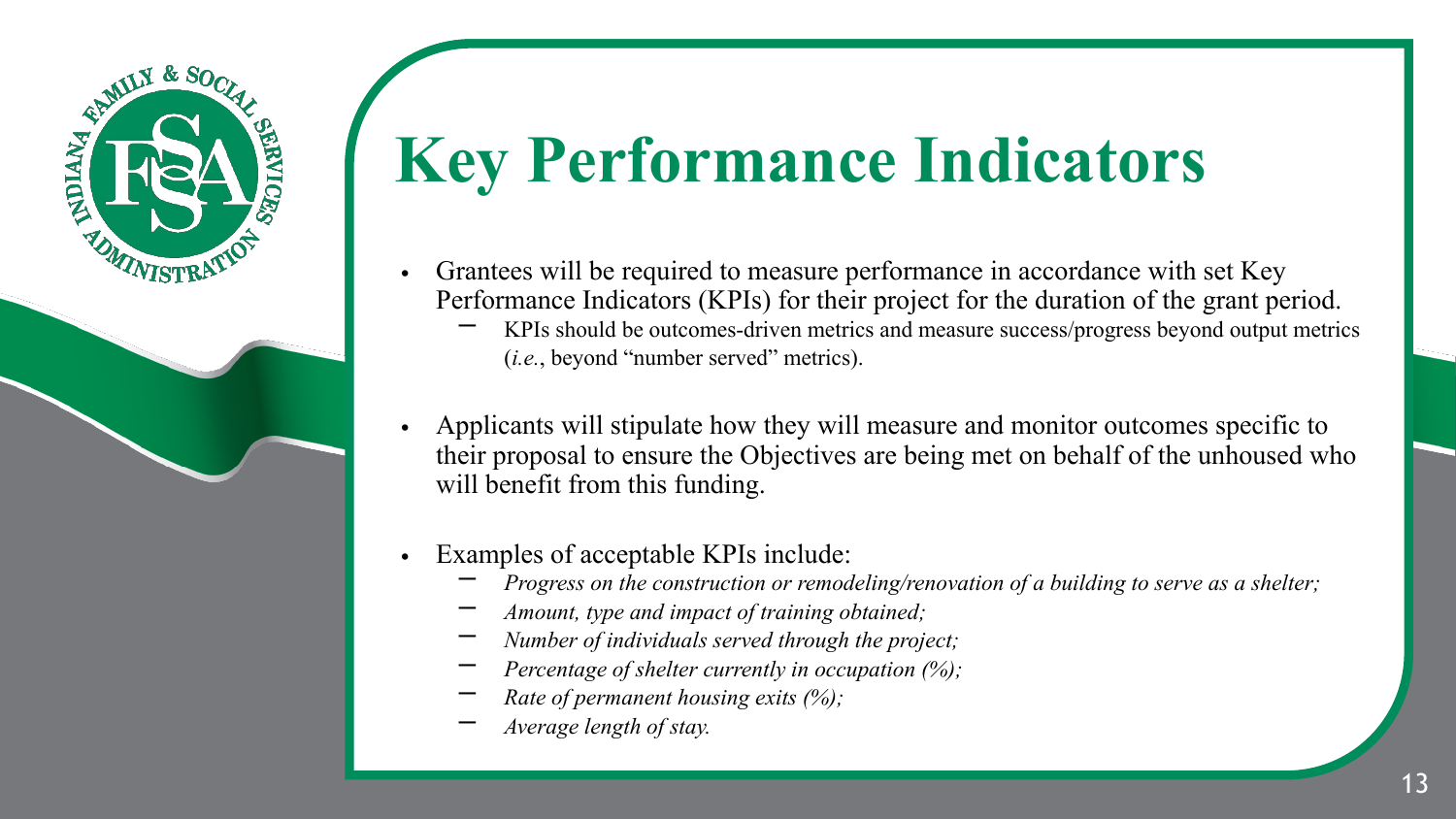

**Key Dates**

| Date                  | Event                                            |  |
|-----------------------|--------------------------------------------------|--|
| March 23, 2022        | RFF posted online                                |  |
| April 5, 2022         | Application Information Webinar at 2 p.m. ET     |  |
| April 7, 2022         | Proposal questions due to State by 5 p.m. ET     |  |
| April 15, 2022        | Approximate answers to questions posted (subject |  |
|                       | to change based on volume)                       |  |
| <b>April 29, 2022</b> | RFF proposals due at 5 p.m. ET                   |  |
| May 2022              | Approximate award decisions release date*        |  |
| July 1, 2022          | Approximate grant effective date*                |  |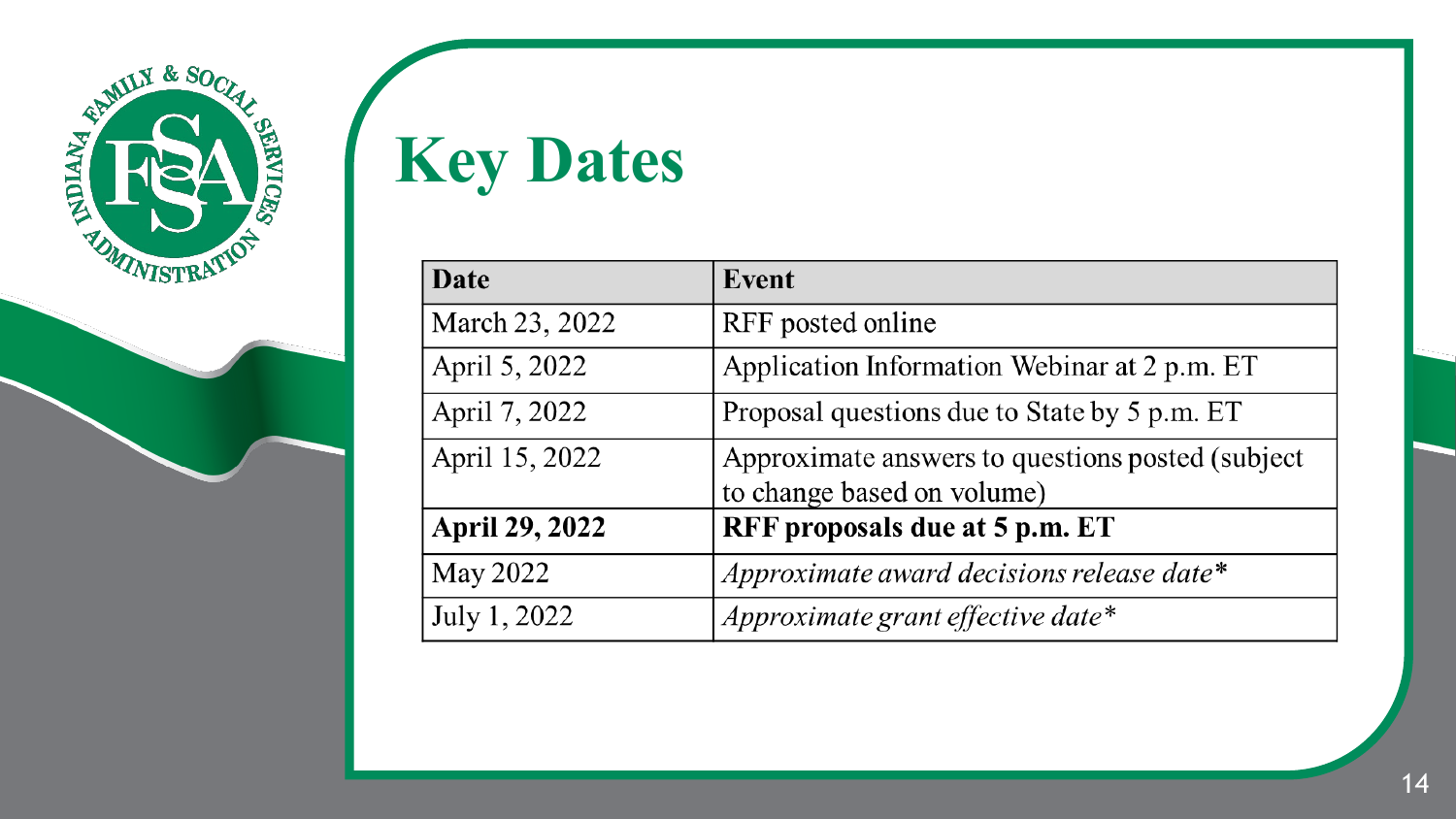

### **Grant Proposal Components**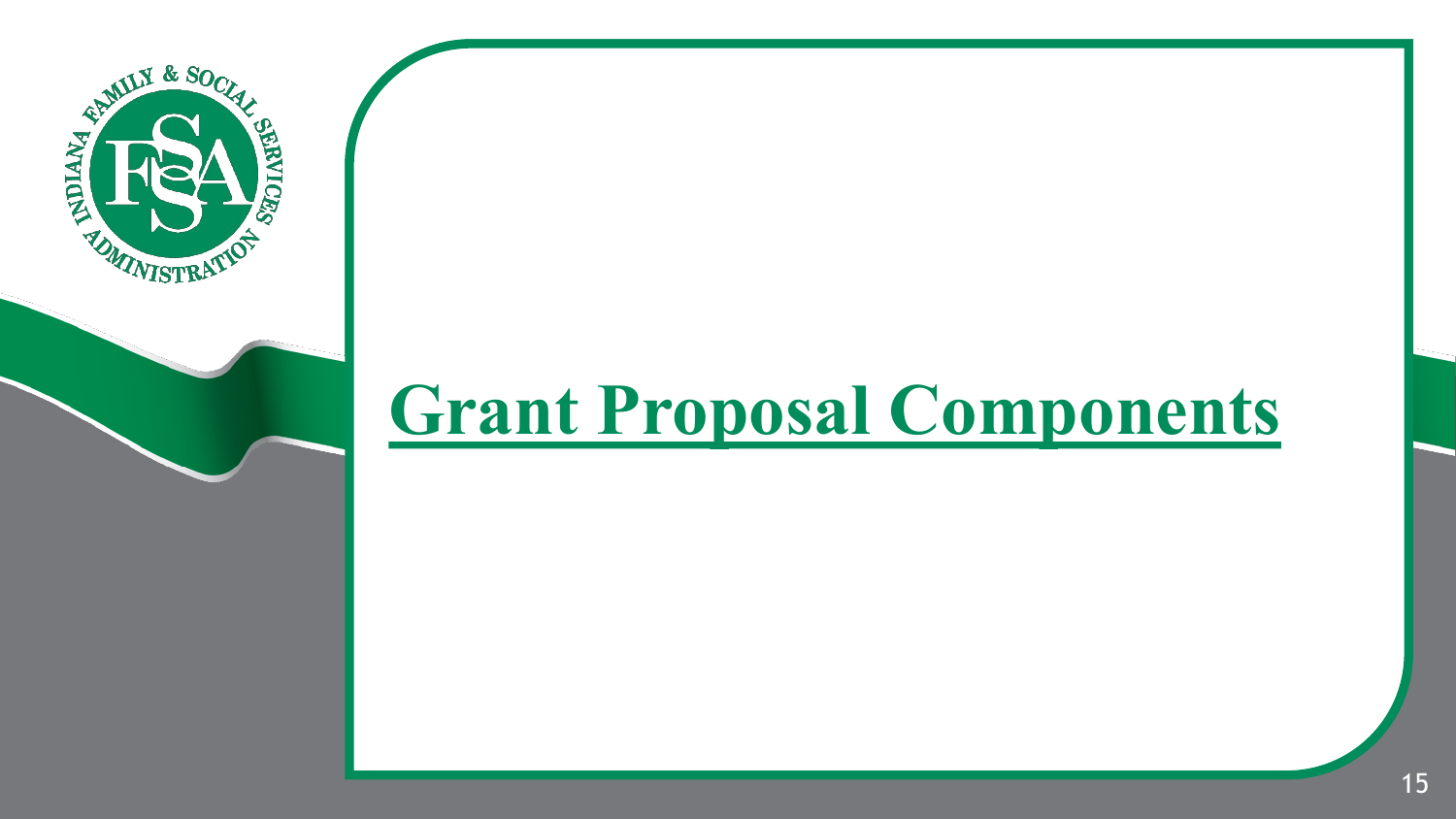

# **Proposal Components**

#### **Grant Proposal Components**

#### **Technical Proposal**

- i. Applicant Information
	- a. General Applicant Information
	- b. Must be signed by an authorized representative
		- i. For coalitions: Executive Director/CEO or President of the Board of Directors or Facility owner or program director of the prime grantee
		- ii. For individual providers: Facility owner or program director
- ii. Unhoused Community Engagement
- iii. Low-Barrier Shelter Service Plan
- iv. Sustainability Plan
- v. KPIs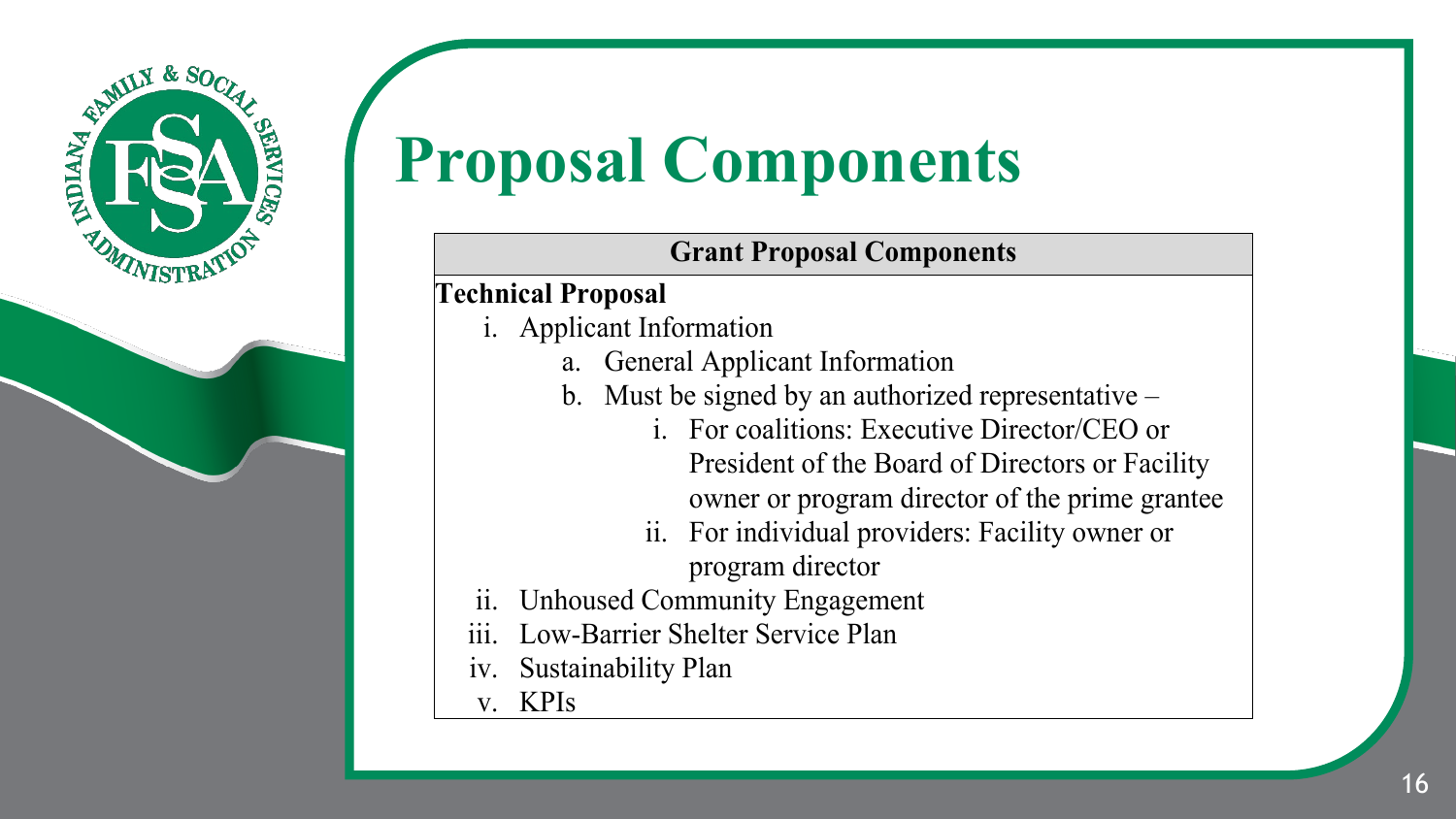

# **Proposal Components (cont'd)**

#### **Grant Proposal Components**

**Grant Budget Proposal**

A completed Grant Budget Proposal (Attachment A) and Grant Budget Narrative must be submitted. The applicant must describe other grant awards it has received within the past 18 months.

#### **Priority Points**

Sustainable Housing Institute Participant or Alumni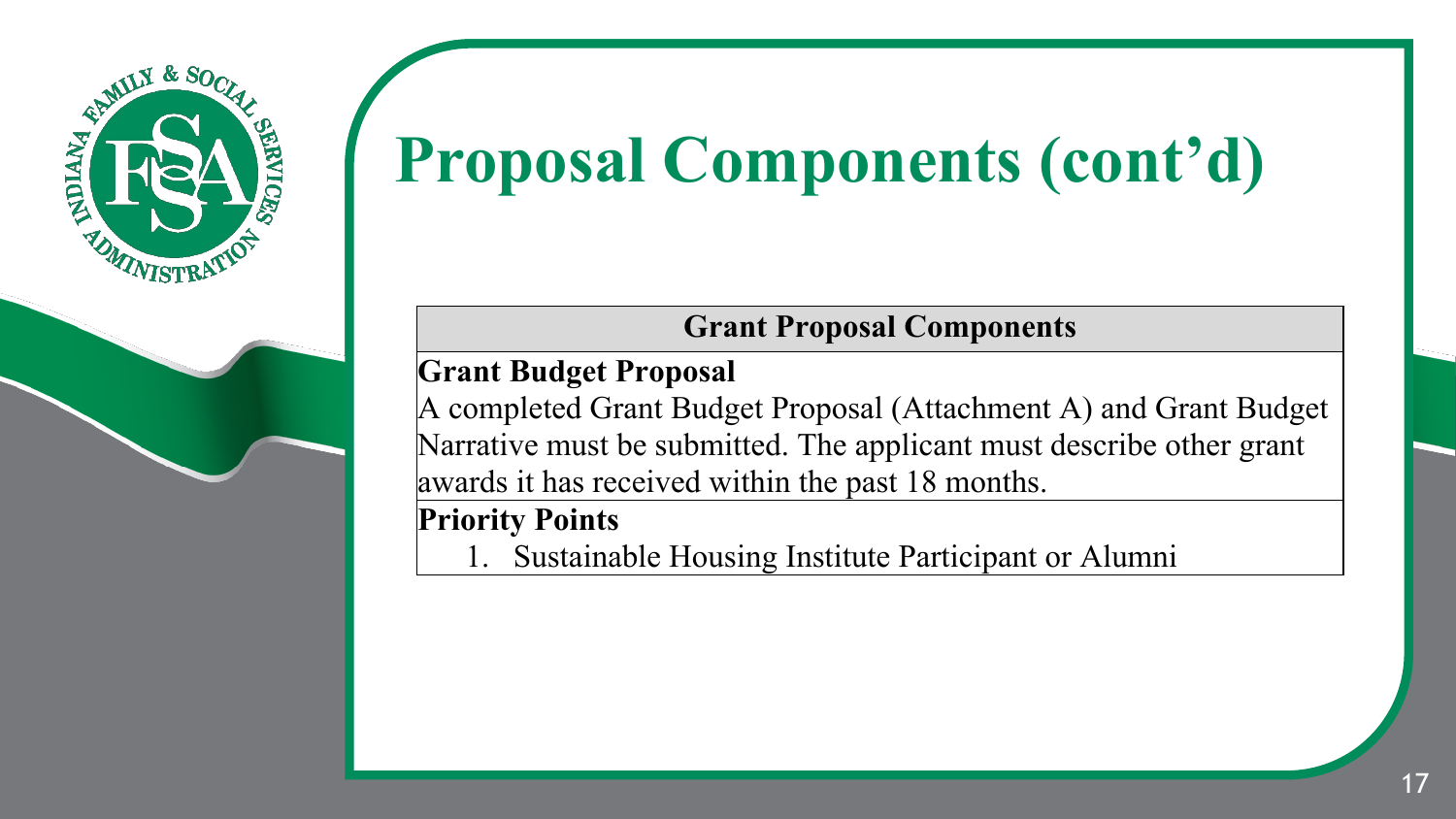

# **Technical Proposal**

- Applicants should provide narrative responses to all questions within 12,500 words.
- All applicants shall provide information on engagement efforts and services provided to the unhoused.
- Applicants must provide their plan for developing supporting and implementing shelter services in your grant proposal by responding to the eleven (11) questions. Applicants should include specific descriptions and dates for how and when the RFF Objectives will be achieved.
- Applicants must describe how they will ensure grant funding is spent efficiently and accurately to achieve its objectives through the measurement and reporting of Key Performance Indicators (KPIs). Any additional or proposed KPIs should be listed here.
- Applicants must describe a plan to ensure the longevity and sustainability of the project beyond the grant period and beyond the funding sought by this grant. This includes how the grantee's service area will support maintaining high quality, accessible, and integrated care for the unhoused.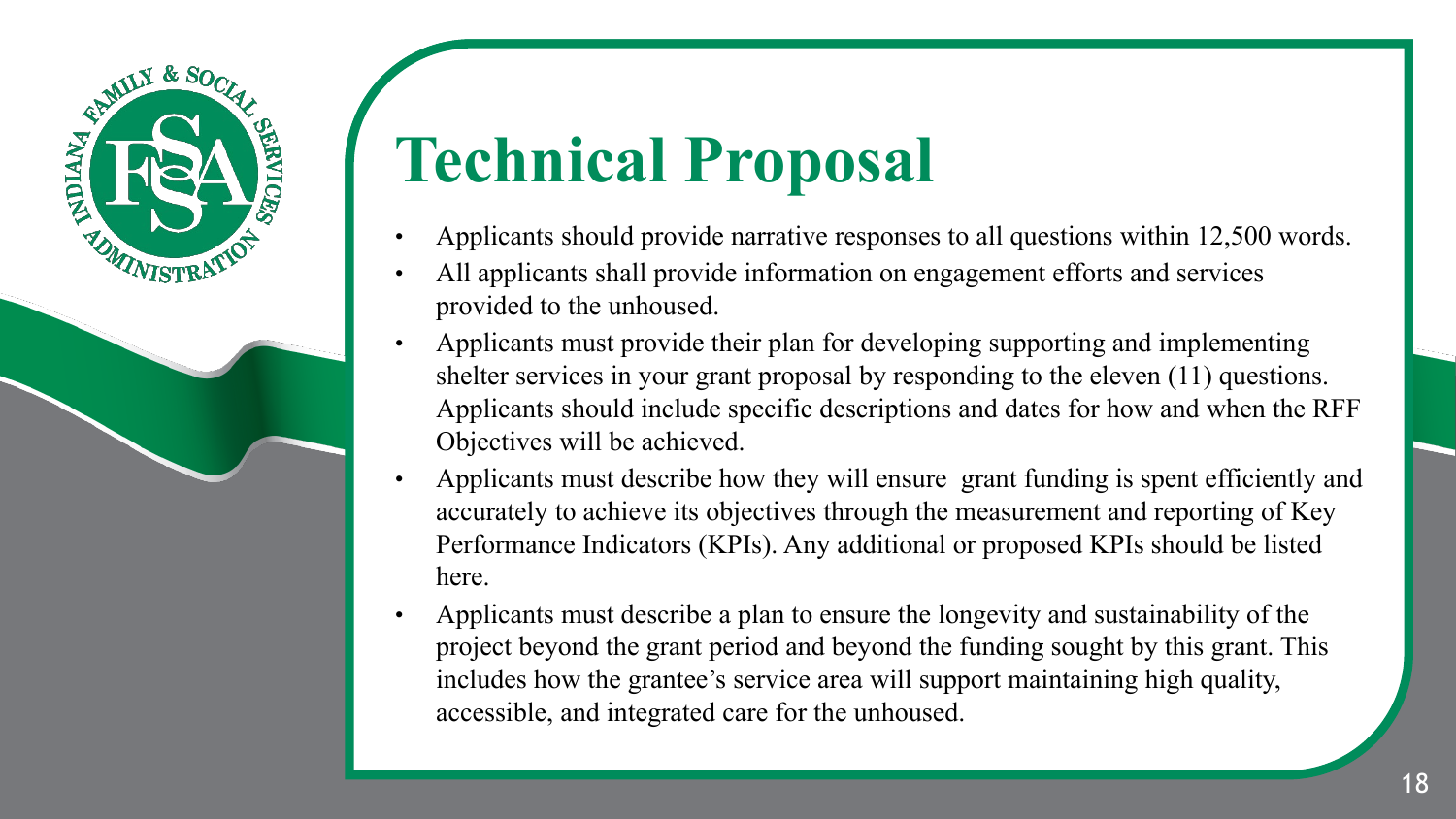



# **Technical Proposal Points**

| <b>Section</b>                          | <b>Title</b>                 | <b>Maximum Points Available</b> |
|-----------------------------------------|------------------------------|---------------------------------|
| $\mathbf{i}$ .                          | <b>Applicant Information</b> | 5 Points                        |
| ii.                                     | <b>Unhoused Community</b>    | 15 Points                       |
|                                         | Engagement                   |                                 |
| iii.                                    | Low-Barrier Shelter Plan     | 40 Points                       |
| 1V.                                     | Sustainability Plan          | 25 Points                       |
| V.                                      | <b>KPIs</b>                  | 5 Points                        |
| <b>Total Technical Proposal Points:</b> |                              | <b>90 Points</b>                |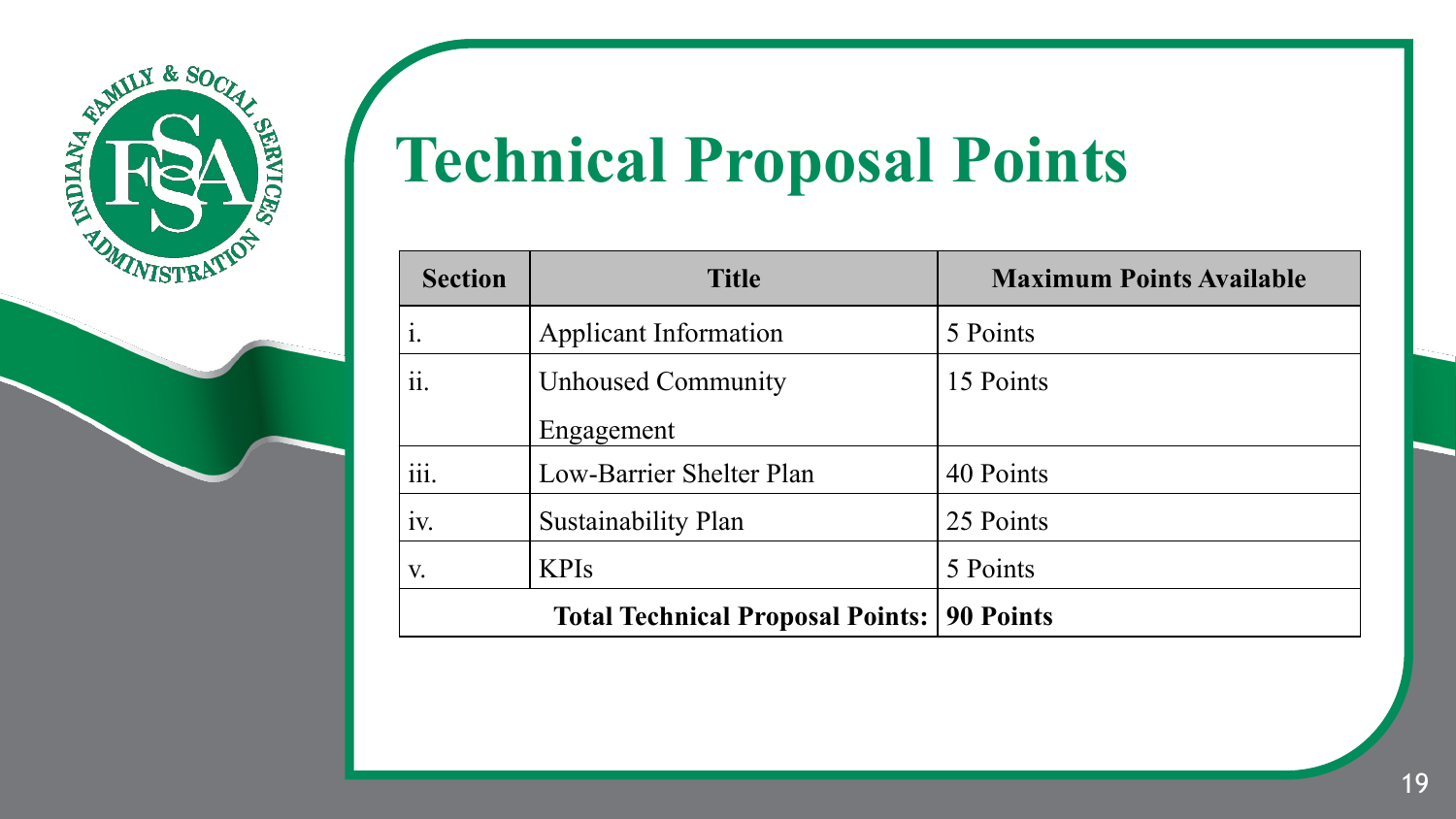### REALLY & SOCIAL **ANDIANA TARMS** *NISTE*

# **Grant Budget Proposal**

- The Grant Budget Proposal (Attachment A) should depict a detailed budget for the total grant amount requested for the proposed project.
- The Grant Budget Proposal should be completed based on the instructions within the Excel file.
	- − Applicants should only fill in the yellow shaded cells; all blue cells will automatically populate based on information entered by the applicant.
- The Grant Budget Narrative should provide a narrative explaining the budget and why items in the budget will help achieve the RFF Objectives and implement the low-barrier shelter plan.
	- The Grant Budget Narrative should be typed directly into the online proposal platform and be below 2,500 words.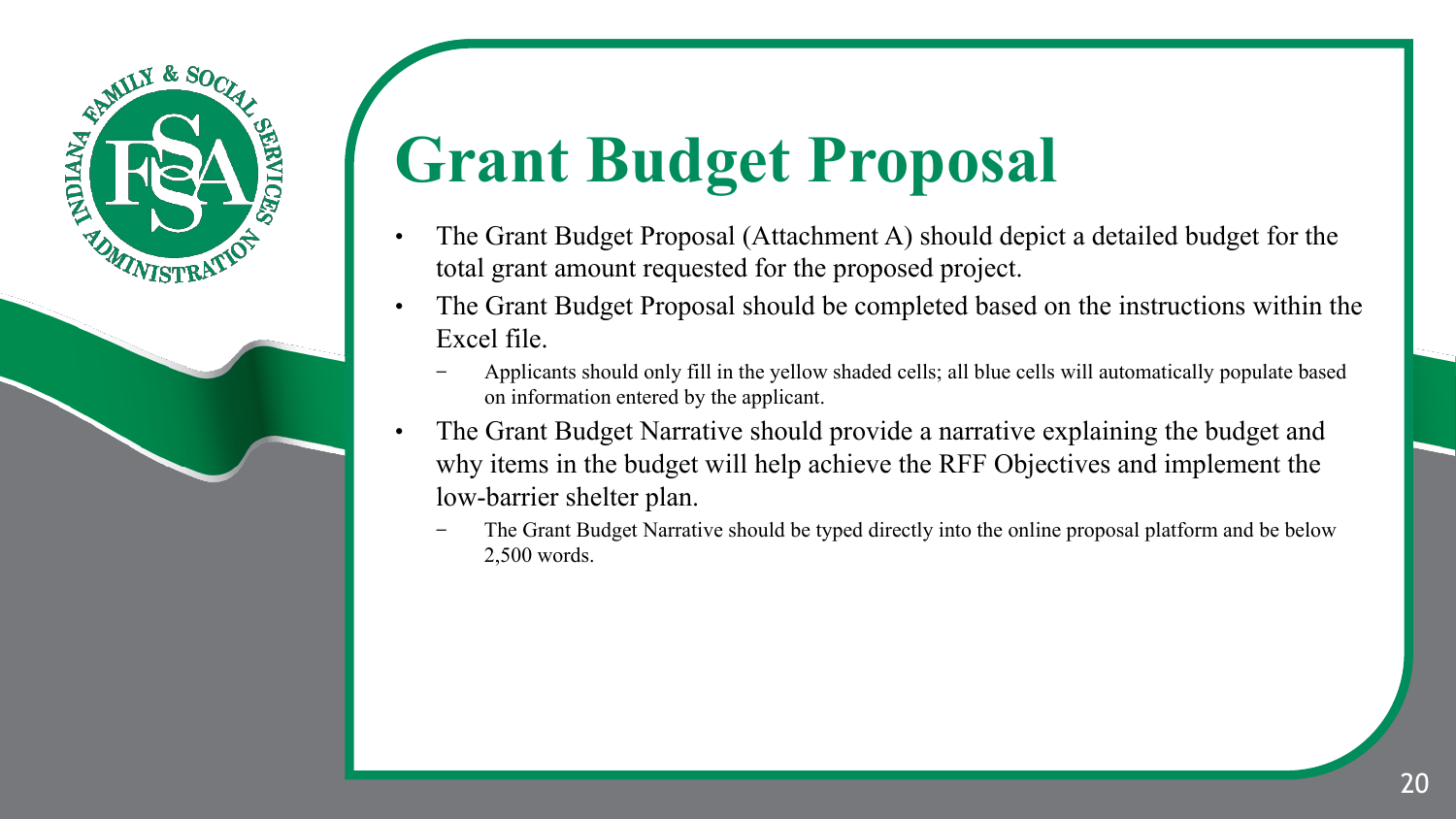

### **Reminders & Questions**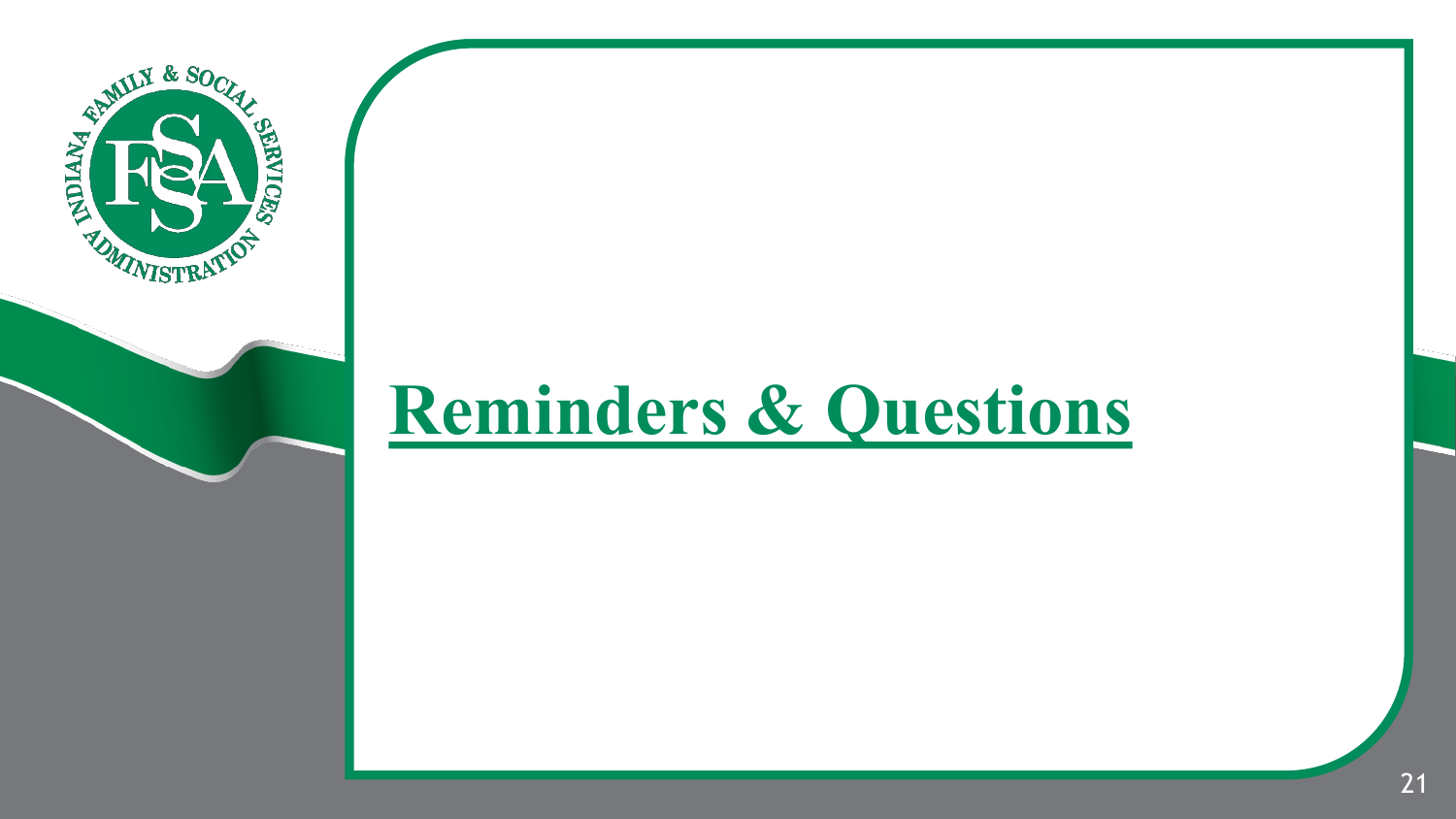

### **Reminders**

- Proposals are due by **5:00 p.m. ET on April 29, 2022.**
- All components of the grant proposal should be submitted, in electronic format, via email to DMHA's Low-Barrier Shelter Grant Program RFF email account: sheltergrant@fssa.in.gov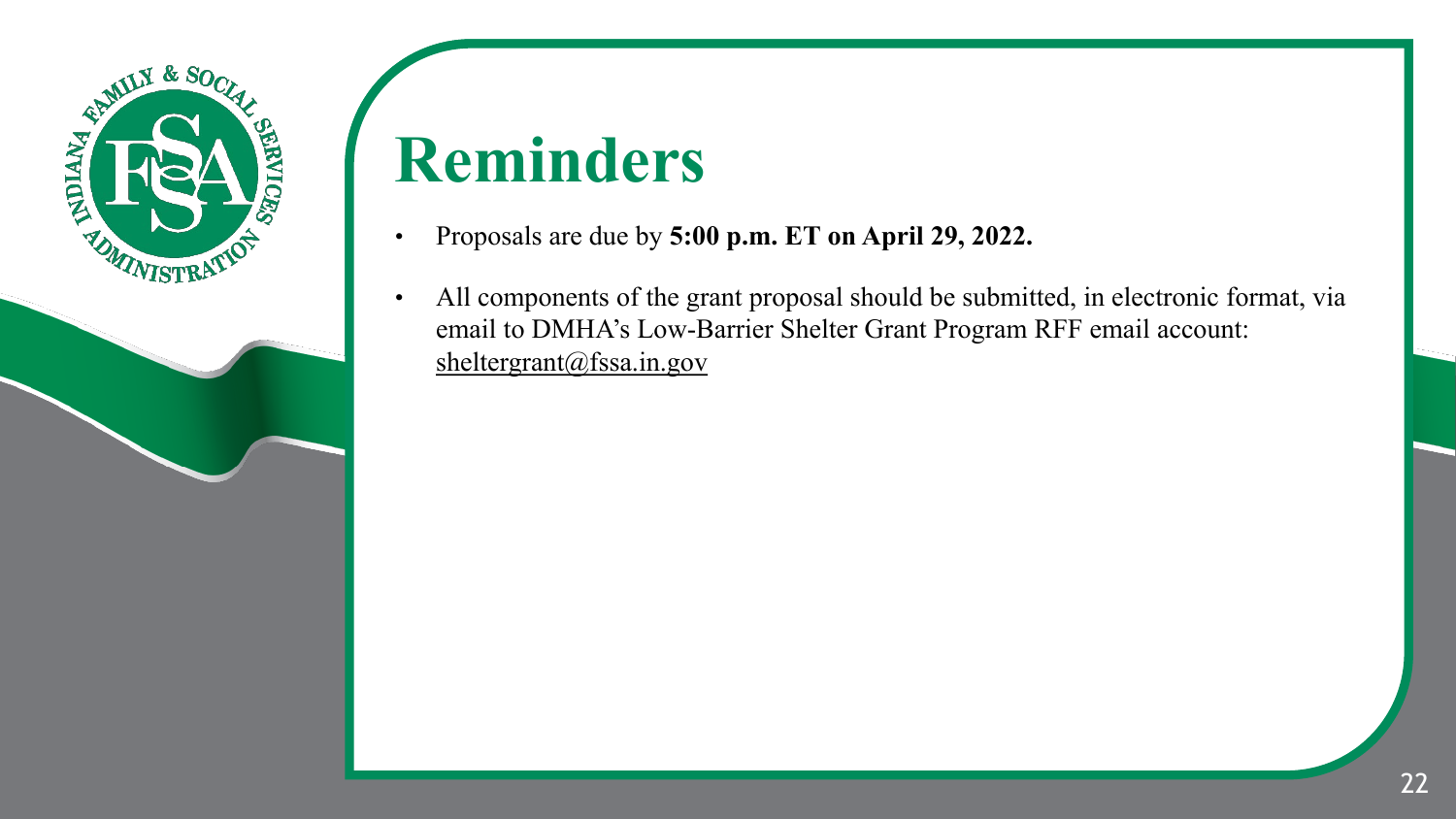

### **Questions**

- Any verbal response is not considered binding.
- Respondents are encouraged to submit any question formally in writing by **April 7th at 5pm ET** if it affects the proposal that will be submitted to the State.
- All questions/inquiries should be submitted using the Q&A Template (Attachment C) based on the process outlined in Section II.K.